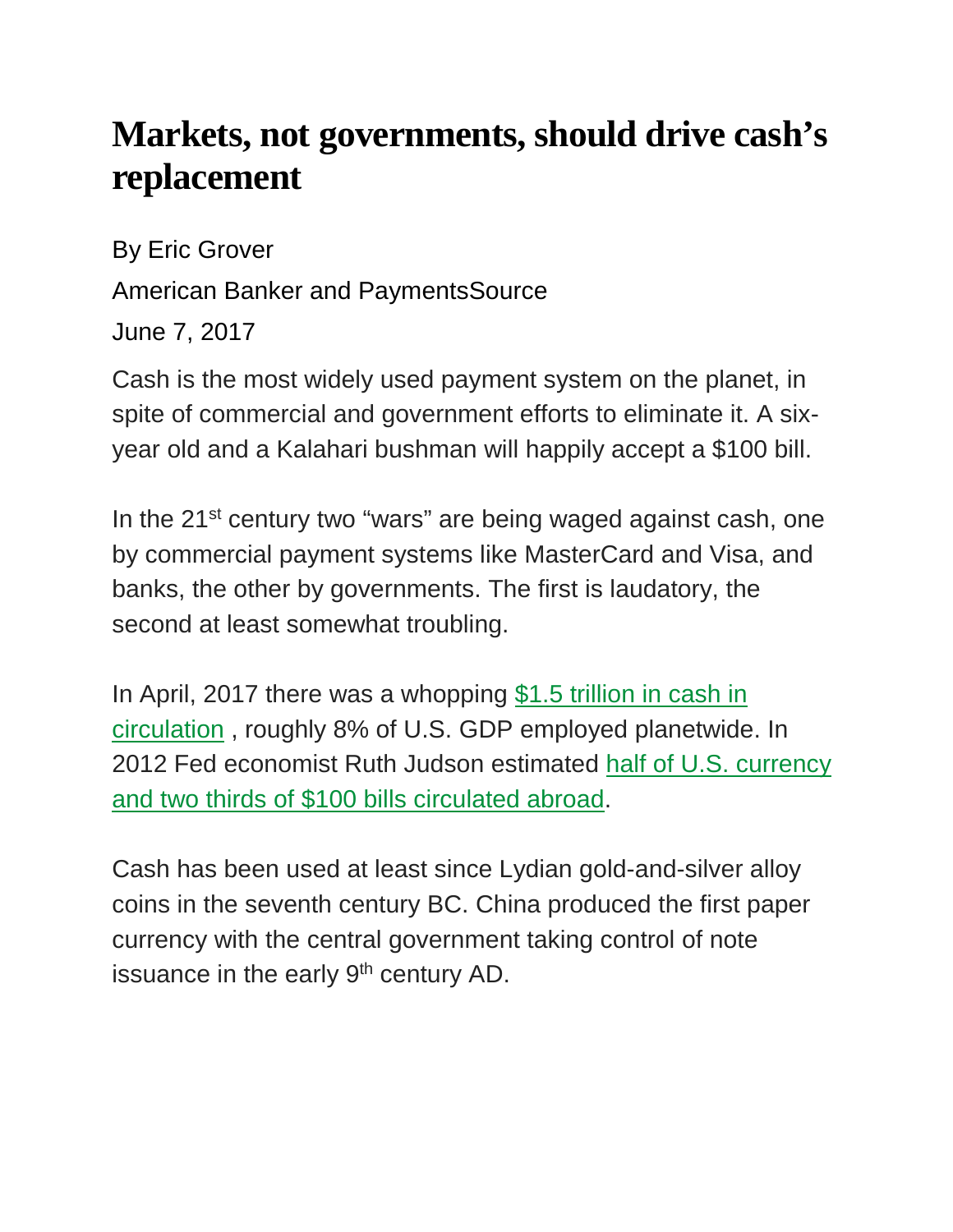In the early nineties Chuck Russell, CEO of the world's largest retail-payment network, Visa, declared war on cash and stated cash, not MasterCard, was Visa's primary competitor.

Consumers and businesses use MasterCard and Visa in lieu of cash because they're convenient, secure, and offer ready access to cash and credit worldwide, record keeping, and often rich rewards. Merchants accept them because they deliver guaranteed payment, boost spend, reduce breakage, are efficient, and people want to pay with them.

The war on cash is being waged worldwide by three hundred plus electronic-payment schemes enabling commerce anywhere anytime. A Manhattan e-tailer selling luxury goods by accepting Chinese e-commerce and mobile-commerce phenom Alipay in addition to American Express, Discover, MasterCard, PayPal and Visa, enables 450 million Chinese to buy.

Cash has limitations. Carrying or storing it can be dangerous. If lost or stolen it's gone. It's hard to send distances and awkward to spend online, though companies such as Amazon through "Amazon Cash" and PayNearMe enable consumers to pay with cash online.

Electronic payments rule the roost online. Burgeoning digital wallets such as Alipay, Google's Android Pay, Apple Pay, PayPal, Paytm, Samsung Pay and WeChat Pay reduce payments friction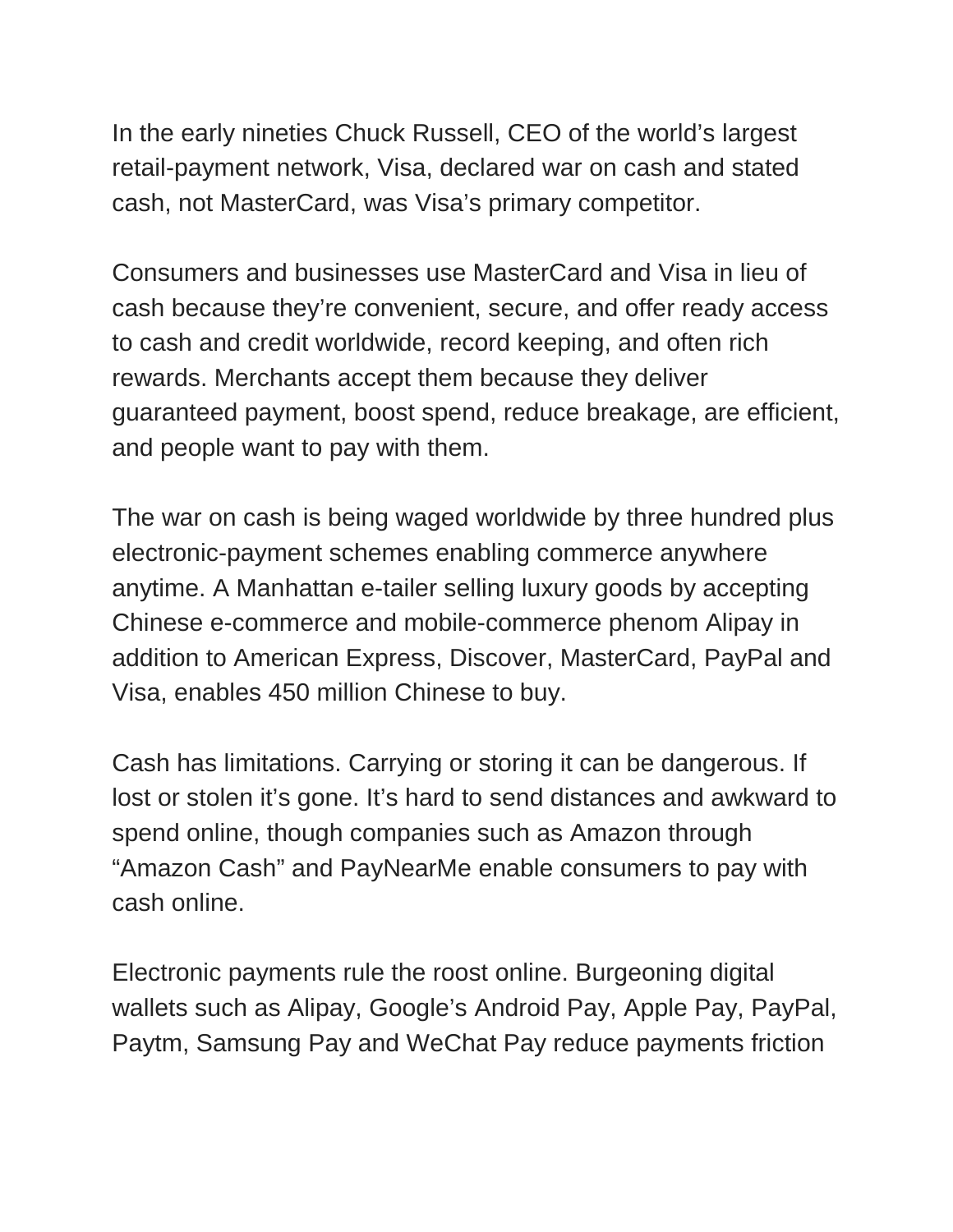particularly from mobile handsets, and, bridge e-commerce, mobile commerce and payments at the physical point of sale.

Cash has been ceding share to electronic payments since the advent of general-purpose credit cards in 1950. By 2015 only 15.8% of US retail-payment volume and 26.8% of transactions were cash while 59.3% of volume and 59% of transactions were on payment cards. 14.5% and 7.6% used other electronic, systems including check conversion at the POS, ATM bill payments, and ACH-based insurance, utility and gym membership payments.

While some merchants, notably gas stations, offer cash discounts, electronic payments continue to displace paper notes and coins. An increasing number of merchants including airlines, cafés, unattended ticket and gas dispensers, and most e-tailers don't accept cash. [Scandinavian beggars accepting credit cards](https://www.bloomberg.com/news/articles/2013-10-27/stockholm-s-homeless-accept-cards-as-cash-no-longer-king)  [are a sign of the times.](https://www.bloomberg.com/news/articles/2013-10-27/stockholm-s-homeless-accept-cards-as-cash-no-longer-king)

The second war on cash is being waged by the state.

Governments have a mix of four objectives: (1) to improve payment efficiency and thereby economic productivity, (2) to curtail tax avoidance, (3) to reduce illegal commerce, and/or (4) to enable negative interest rates to become an effective policy tool for central banks. Unlike commercial payment systems, governments use sticks rather than carrots.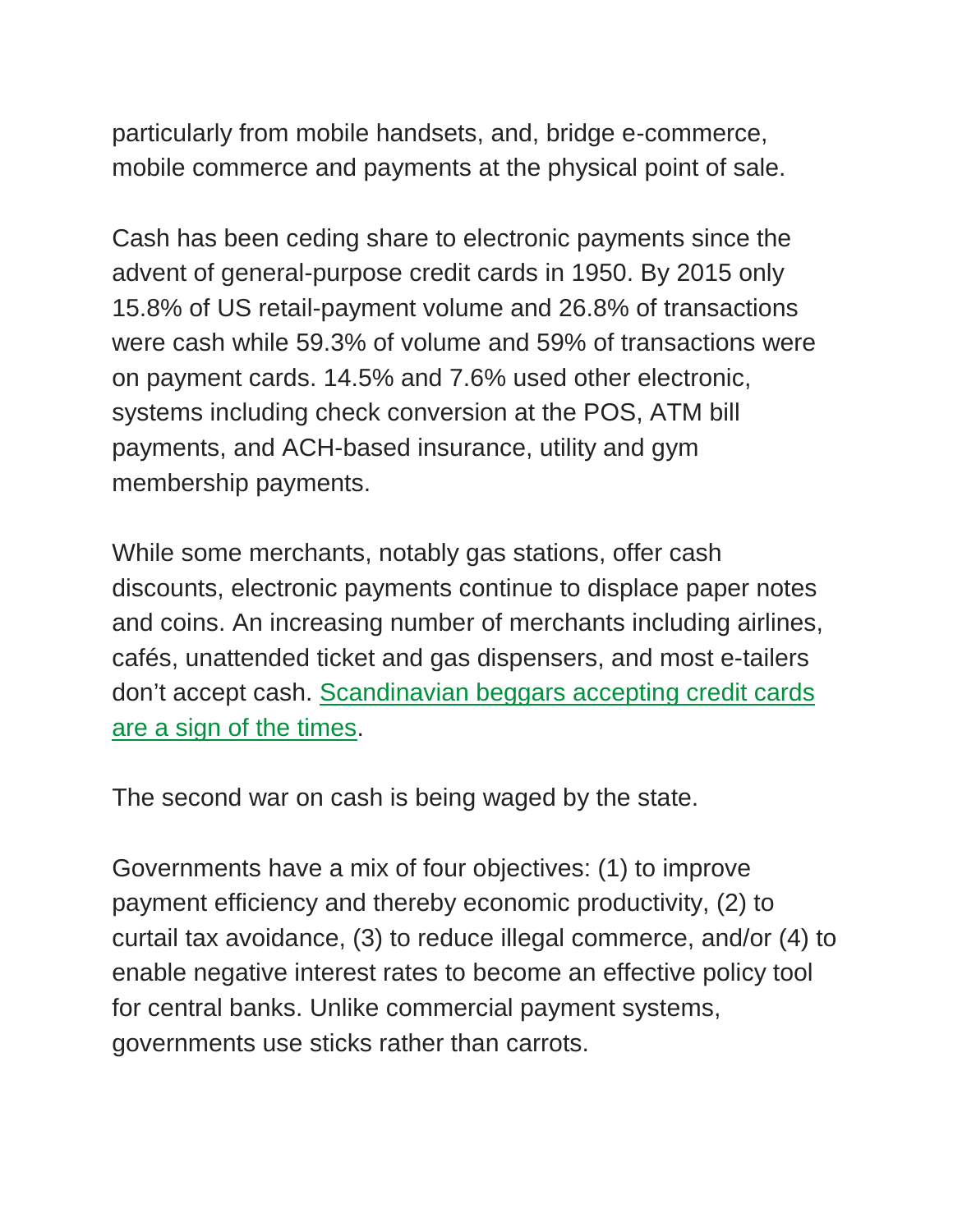While electronic payments are more efficient, the real issue is who should decide what's the best payment instrument for a transaction, private parties or the state? Some merchants won't accept cash. Some only accept cash. Most accept both. That should be their call, not government's.

Displacing cash in countries with large grey economies, otherwise legal commerce conducted in cash to avoid taxes, is difficult. It varies enormously based on tax rates and attitudes on tax avoidance. In 2007 the grey economy ranged from [8.1% of the](http://elibrary.worldbank.org/doi/abs/10.1596/1813-9450-5356)  [total economy for Switzerland and 8.4% for the US, to 26.5% for](http://elibrary.worldbank.org/doi/abs/10.1596/1813-9450-5356)  [Greece and 26.8% for Italy, to a whopping 62.7% for Zimbabwe](http://elibrary.worldbank.org/doi/abs/10.1596/1813-9450-5356)  [and 63.5% for Bolivia.](http://elibrary.worldbank.org/doi/abs/10.1596/1813-9450-5356)

Criminals prefer cash. [In 2012 the UN's Office on Drugs and](https://www.unodc.org/unodc/en/frontpage/2012/July/new-unodc-campaign-highlights-transnational-organized-crime-as-an-us-870-billion-a-year-business.html)  [Crime estimated global transnational crime at \\$870 billion per](https://www.unodc.org/unodc/en/frontpage/2012/July/new-unodc-campaign-highlights-transnational-organized-crime-as-an-us-870-billion-a-year-business.html)  [year,](https://www.unodc.org/unodc/en/frontpage/2012/July/new-unodc-campaign-highlights-transnational-organized-crime-as-an-us-870-billion-a-year-business.html) most of which notwithstanding the cost of transporting and safeguarding it, is conducted in cash.

Some economists and central bankers don't like cash because it limits negative interest rates' effectiveness boosting consumption and investment to, in theory, drive economic recovery.

If the cost of debt capital were negative, hoarding cash would be worthwhile, frustrating central banks' attempt to spur spending. In [The Curse of Cash](https://www.amazon.com/Curse-Cash-Kenneth-S-Rogoff/dp/0691172137) economist Kenneth Rogoff argues for eliminating all cash except for coins and small bills to make tax avoidance and criminal commerce more difficult and negative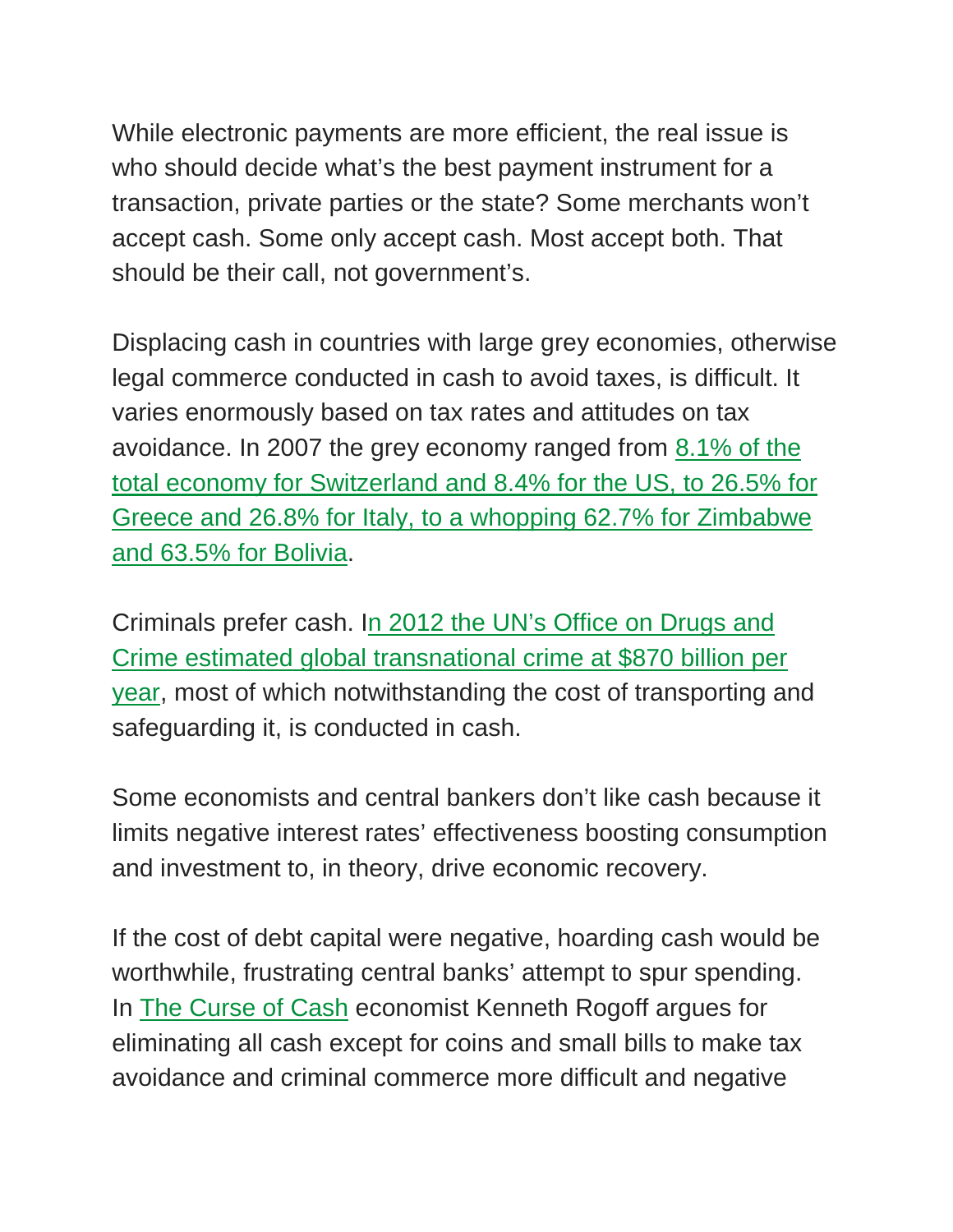interest rates an effective policy tool. But even a child wouldn't trade two chocolate bars today for one a year hence. Negative [interest rates are an idea so foolish only an economist](https://www.americanbanker.com/opinion/negative-interest-rates-arent-just-dangerous-they-dont-work)  [or central banker could advocate them.](https://www.americanbanker.com/opinion/negative-interest-rates-arent-just-dangerous-they-dont-work)

In spite of increased electronic-payments use, cash in circulation, particularly large-denomination notes, has been increasing. This has been driven by growth in the absolute size of the world's grey economy, crime, and people in countries with sketchy currencies and/or repressive governments holding dollars as a store of value.

Governments are curbing cash. They've banned cash for large transactions, penalized its use, and retired large bills.

The finance ministers of [France Michel Sapin and stubbornly](https://sputniknews.com/europe/201602101034515521-5000-euros-cash-ban-terrorism/)  [cash-centric Germany's Wolfgang Schäuble suggested banning](https://sputniknews.com/europe/201602101034515521-5000-euros-cash-ban-terrorism/)  [cash for transactions greater than €5000 across the EU.](https://sputniknews.com/europe/201602101034515521-5000-euros-cash-ban-terrorism/) The [European Commission is considering limits on cash](http://ec.europa.eu/smart-regulation/roadmaps/docs/plan_2016_028_cash_restrictions_en.pdf)  [transactions.](http://ec.europa.eu/smart-regulation/roadmaps/docs/plan_2016_028_cash_restrictions_en.pdf) Most EU countries already limit them.

Italy banned cash transactions greater than €1000. In 2015 France outlawed cash transactions greater than €1000, though tourists can spend up to €15,000. Greece made cash payments greater than €500 illegal. Belgium bans cash payments greater [than €3000.](http://www.peeters-law.be/documents/news-items/63-cashbetalingen-boven-5.000-euro.xml) Portugal imposes a €1000 limit. Spain forbids resident cash payments greater than €2500 and non-resident payments greater than €15,000.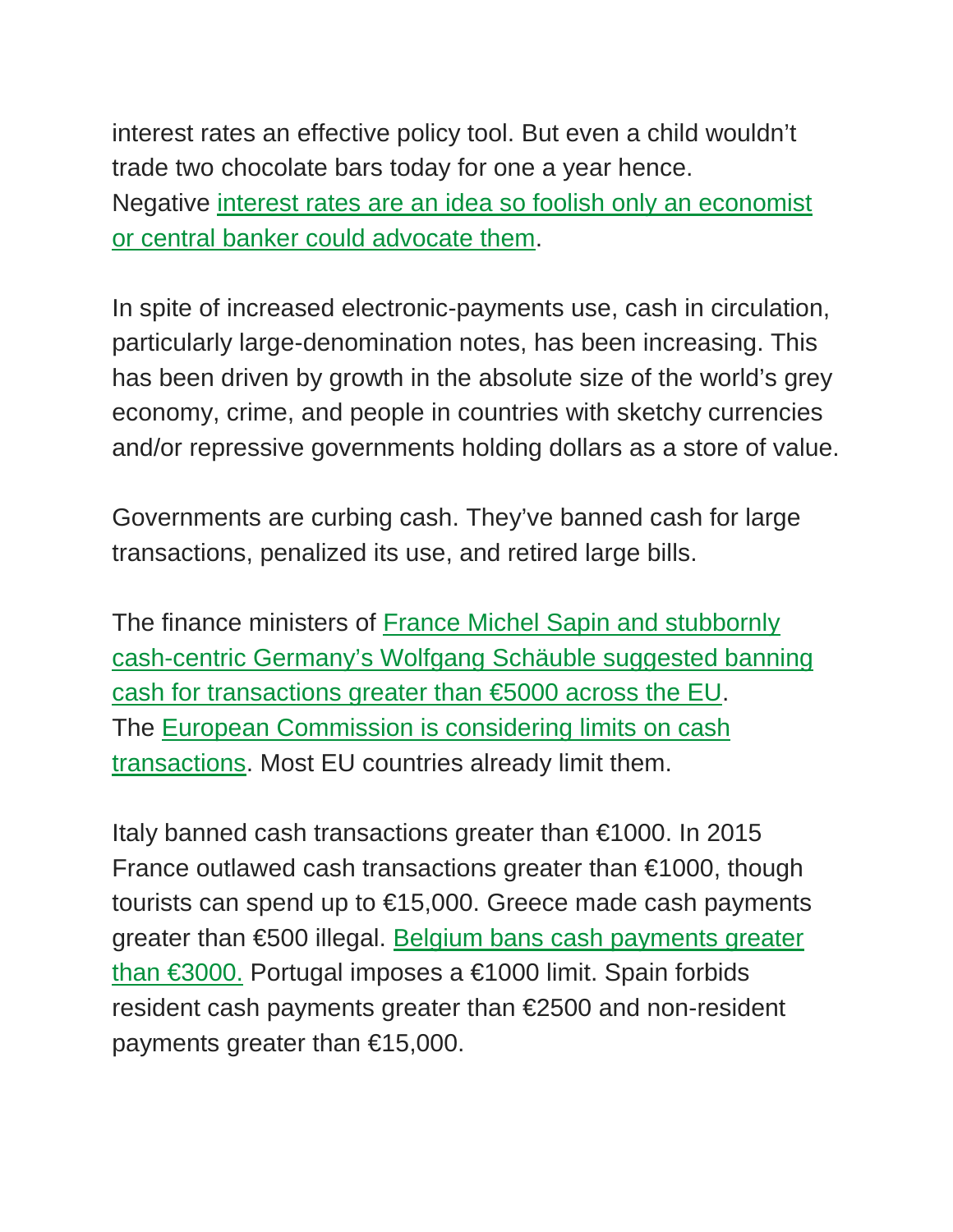In January, 2017 [Greece mandated electronic payments for a](http://www.keeptalkinggreece.com/2017/01/03/greece-bans-cash-tax-allowance-possible-only-through-payments-via-plastic-money/)  [range of tax allowances and deductions.](http://www.keeptalkinggreece.com/2017/01/03/greece-bans-cash-tax-allowance-possible-only-through-payments-via-plastic-money/)

If large bills were eliminated, legal and illegal commerce in cash and hoarding cash would become more difficult. Canada and Sweden started phasing out \$1000 and 1000 Krona bills in 2000 and 2013 respectively. In 2010 Singapore's Monetary Authority stopped issuing \$10,000 notes. The ECB stopped producing 500 euro notes and will cease issuing them in 2018. And in December, 2016 Venezuelan Caudillo Nicolas Maduro eliminated the 100-Bolivar note.

In a precipitous strike against cash and the shadow economy the Indian government last December invalidated the 500 and 1,000 rupee notes representing 86% of the cash value in circulation. It replaced them with new 500 and 2000-rupee notes.

Anybody depositing or turning in more than 250 thousand rupees (~\$3900) had to prove he'd paid taxes on it. *Forbes* editor Steve Forbes condemned the Indian government's move as ["sickening](https://www.forbes.com/forbes/welcome/?toURL=https://www.forbes.com/sites/steveforbes/2016/12/22/what-india-has-done-to-its-money-is-sickening-and-immoral/&refURL=https://www.google.com/&referrer=https://www.google.com/)  [and immoral."](https://www.forbes.com/forbes/welcome/?toURL=https://www.forbes.com/sites/steveforbes/2016/12/22/what-india-has-done-to-its-money-is-sickening-and-immoral/&refURL=https://www.google.com/&referrer=https://www.google.com/) It upended millions of Indians' lives and put the burden on citizens to prove they'd paid tax.

Cash has advantages. Even in the world's most competitive electronic-payment-systems market the U.S., cash isn't going away anytime soon.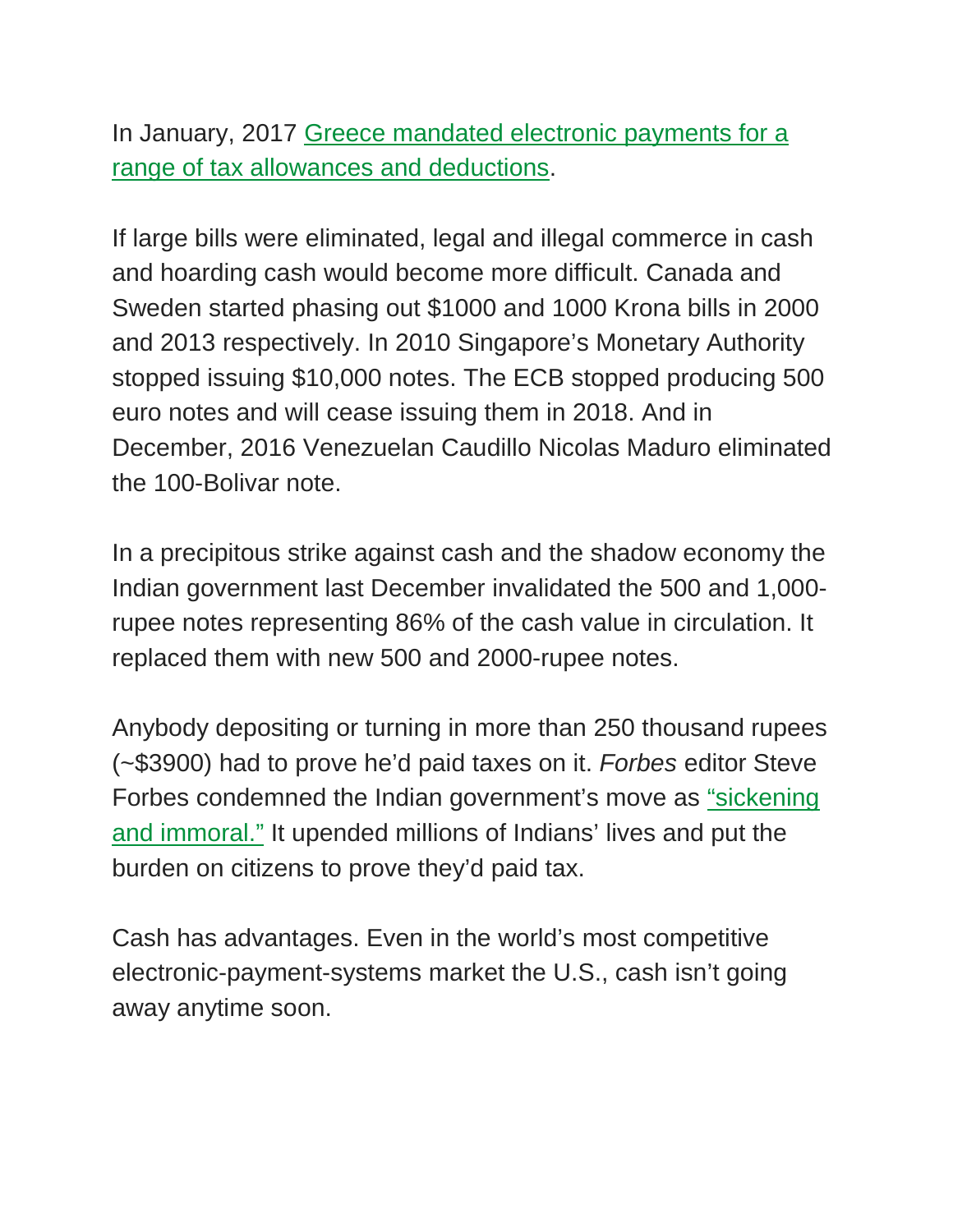It's inclusive. Anybody can use it. Roughly 7% of US households are unbanked. While they use general-purpose reloadable prepaid cards, they transact largely in cash. 48% of Americans [earning less than \\$25,000 per year report cash is their](http://www.frbsf.org/cash/publications/fed-notes/2016/november/state-of-cash-2015-diary-consumer-payment-choice)  [preferred payment instrument.](http://www.frbsf.org/cash/publications/fed-notes/2016/november/state-of-cash-2015-diary-consumer-payment-choice) According to the World Bank's Findex [2 billion people globally were unbanked in 2014.](http://www.worldbank.org/en/programs/globalfindex)

Cash is anonymous. The reigning electronic-payment systems aren't. While an electronic record of every payment would facilitate law enforcement, inevitably it would be abused.

Gold too is anonymous and a bearer instrument. It served as a medium of exchange, a store of value and a unit of account, i.e. money, for thousands of years. However, on top of not being legal tender, as a payment system it's awkward. A company called MoneyGold solves these problems issuing consumers MasterCards to make fiat-money payments off gold accounts.

Central banks have entertained issuing digital cash. Fed governor [Jerome Powell, however, rightly worries about privacy](https://www.federalreserve.gov/newsevents/speech/powell20170303a.htm)  [issues and the technical challenges keeping a cybercurrency safe](https://www.federalreserve.gov/newsevents/speech/powell20170303a.htm)  [and secure.](https://www.federalreserve.gov/newsevents/speech/powell20170303a.htm) He thinks the private sector may be better suited to addressing needs it would serve.

To its libertarian evangelists Bitcoin is a silver bullet. It's digital, near anonymous and not susceptible to debasement by central banks running the electronic printing presses. Unlike gold but like cash bitcoins have no intrinsic value. Like gold but unlike cash